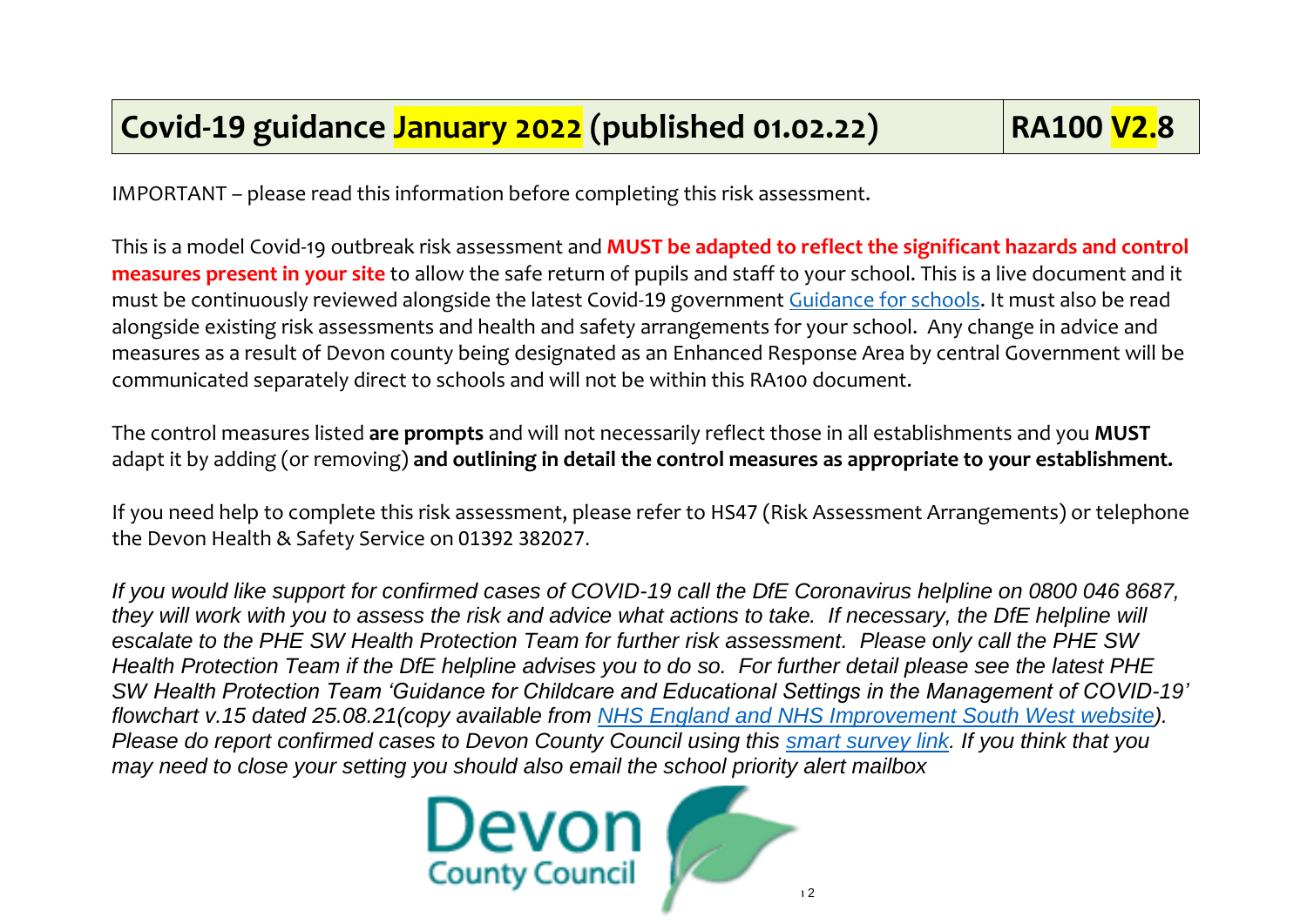| Devon<br>County Council                                                                                                                                                                                                                                                                                                                                                                                                                                                                                                                                                                                                                                                                                                                                                           | Establishment/Department: Kings Nympton Primary<br><b>School</b>      | <b>Establishment Risk</b><br><b>Assessment</b>                                                                                          | <b>RA100 V2.8</b> |  |
|-----------------------------------------------------------------------------------------------------------------------------------------------------------------------------------------------------------------------------------------------------------------------------------------------------------------------------------------------------------------------------------------------------------------------------------------------------------------------------------------------------------------------------------------------------------------------------------------------------------------------------------------------------------------------------------------------------------------------------------------------------------------------------------|-----------------------------------------------------------------------|-----------------------------------------------------------------------------------------------------------------------------------------|-------------------|--|
|                                                                                                                                                                                                                                                                                                                                                                                                                                                                                                                                                                                                                                                                                                                                                                                   | Address: Kings Nympton Primary School, Kings Nympton, Devon. EX37 9SP |                                                                                                                                         |                   |  |
| Person(s)/Group at Risk<br><b>Staff, Pupils, Visitors and Contractors</b>                                                                                                                                                                                                                                                                                                                                                                                                                                                                                                                                                                                                                                                                                                         |                                                                       | Date assessment completed:<br>This document is to remain under                                                                          |                   |  |
| This risk assessment explains the actions school leaders should take to minimise the risk of<br>transmission of COVID-19 in their school Stage 4 Road Map September 2021 onwards. This<br>includes public health advice, endorsed by UK Health Security Agency (UKHSA), or from the                                                                                                                                                                                                                                                                                                                                                                                                                                                                                               |                                                                       | constant review due to the fast-<br>changing nature of DfE / Government<br>guidance in response to the challenges<br>posed by Covid-19. |                   |  |
| <b>South West Directors of Public Health</b><br>This risk assessment is generic and outlines the Baseline COVID-19 control measures. Also<br>included is brief information on additional measures that may be recommended by DfE/PHE<br>SW or DCC Public Health if settings meet the threshold for further public health actions (as<br>defined in the <b>Contingency Framework</b> for Education and Childcare settings). Each school is<br>responsible for reviewing and amending to ensure it is applicable to their setting and the<br>latest government guidance and must consult with their staff regarding the risks and control<br>measures being implemented. Staff are encouraged to approach Executive<br>Headteacher/Deputy Headteacher with any concerns or queries. |                                                                       | Assessor(s):<br>Mrs V Fenemore<br>Mrs S Manning                                                                                         |                   |  |
| General guidance on completing risk assessments is available at arrangements note HS47.<br>When conducting the risk assessment. it is important that the school adopts a considered<br>collaborative approach in line with DfE Guidance.<br>Up-date 04/01/2022 - changes to text to include new guidance                                                                                                                                                                                                                                                                                                                                                                                                                                                                          |                                                                       |                                                                                                                                         |                   |  |

| <b>Significant Hazard Section</b> | Control measures in place                                                                                                                          | <b>Optional: School's comments</b><br>re. mitigations put in place |
|-----------------------------------|----------------------------------------------------------------------------------------------------------------------------------------------------|--------------------------------------------------------------------|
|                                   | Additional measures or actions not included in this column below<br>should be put in the assessor's recommendations at the end of this<br>document |                                                                    |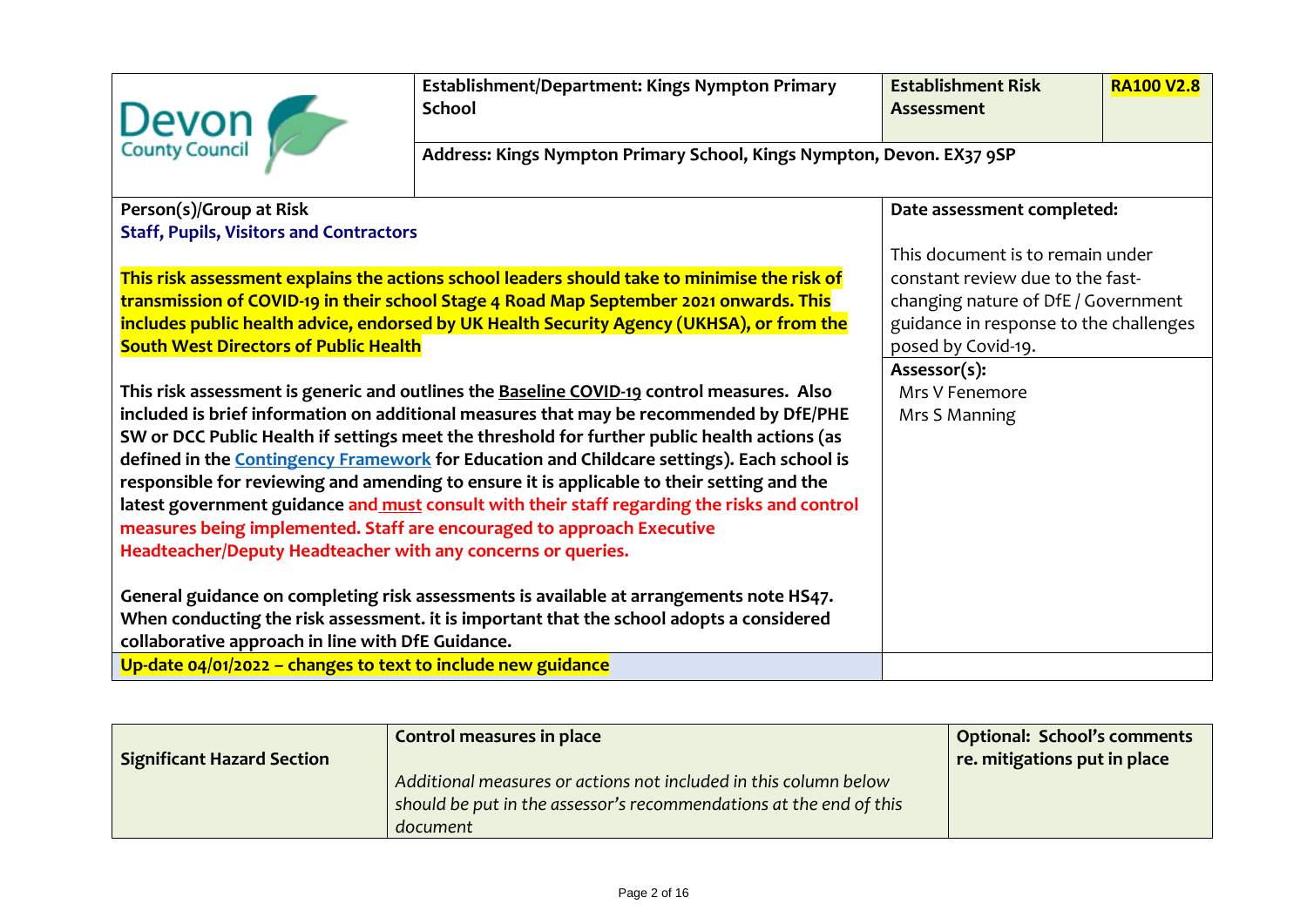| Keep occupied spaces well<br>ventilated                                                                                                                                                                                                                                                                                                                                                                                                                                                                                                                 |                                                                                                                                                                                                                                                                                                                                                                                                                                                                                                                                                                                                                                                                                                                                                                                                                                                                                                                                                                                                                                                                                                                                                                                                                                                                                                                                                                                                                                                                                               |                                                                                                                                                                                                                                                                                                                                                                                                                                                                                                              |
|---------------------------------------------------------------------------------------------------------------------------------------------------------------------------------------------------------------------------------------------------------------------------------------------------------------------------------------------------------------------------------------------------------------------------------------------------------------------------------------------------------------------------------------------------------|-----------------------------------------------------------------------------------------------------------------------------------------------------------------------------------------------------------------------------------------------------------------------------------------------------------------------------------------------------------------------------------------------------------------------------------------------------------------------------------------------------------------------------------------------------------------------------------------------------------------------------------------------------------------------------------------------------------------------------------------------------------------------------------------------------------------------------------------------------------------------------------------------------------------------------------------------------------------------------------------------------------------------------------------------------------------------------------------------------------------------------------------------------------------------------------------------------------------------------------------------------------------------------------------------------------------------------------------------------------------------------------------------------------------------------------------------------------------------------------------------|--------------------------------------------------------------------------------------------------------------------------------------------------------------------------------------------------------------------------------------------------------------------------------------------------------------------------------------------------------------------------------------------------------------------------------------------------------------------------------------------------------------|
|                                                                                                                                                                                                                                                                                                                                                                                                                                                                                                                                                         |                                                                                                                                                                                                                                                                                                                                                                                                                                                                                                                                                                                                                                                                                                                                                                                                                                                                                                                                                                                                                                                                                                                                                                                                                                                                                                                                                                                                                                                                                               |                                                                                                                                                                                                                                                                                                                                                                                                                                                                                                              |
| Poorly ventilated spaces leading<br>to risks of coronavirus spreading<br>Ventilation to reduce transmission<br><b>Health and Safety Executive</b><br>guidance on air conditioning and<br>ventilation during the coronavirus<br>outbreak and CIBSE COVID-19<br>advice provides more information.<br>DfE is working with the Scientific<br><b>Advisory Group for Emergencies</b><br>(SAGE) and NHS England on a pilot<br>project to measure CO2 levels in<br>classrooms and exploring options to<br>help improve ventilation in settings<br>where needed. | Ventilation and AC systems working optimally.<br>$\bullet$<br>Heating used as necessary to ensure comfort levels are maintained<br>$\bullet$<br>when the building is occupied.<br>Keep windows open wide enough to provide some natural background<br>ventilation and open internal doors to increase air flow.<br>Open windows fully when rooms are unoccupied for longer periods to<br>$\bullet$<br>purge the air (e.g. lunch times and before and after school).<br>Action taken to prevent occupants being exposed to draughts. For<br>$\bullet$<br>example, partially open high-level windows as oppose to low-level<br>windows, close external doors and arrange the furniture if appropriate<br>and possible.<br>Use fans for good air circulation.<br>Air conditioning systems that normally run with a recirculation mode set<br>$\bullet$<br>up to run on full outside air.<br>Ventilation's system that removes and recirculates air to different<br>rooms is turned off.<br>Ventilation system remains on at all times, even when the building is<br>unoccupied. The system set to operate at lower ventilation rates<br>during evenings and weekends.<br>Occupants encouraged to wear additional, suitable indoor clothing. (If<br>they have to wear coats, scarves and other outdoor clothing the room<br>would be considered too cold and the above steps must be<br>considered).<br>Ensure staff meetings and insets are in rooms with suitable and<br>sufficient ventilation | 08/09/21<br>Classroom doors and windows kept<br>open, however, this will eventually<br>depend on the outside temperature<br>as we go into the colder winter<br>months.<br>As the temperature changes staff<br>will use their common sense and<br>shut external doors, whilst leaving<br>windows open, whilst children are<br>in class. Doors will be left open<br>during break times to ventilate<br>further<br>1 x Carbon dioxide monitor to be<br>rotated around the school supplied<br>by the Government. |
|                                                                                                                                                                                                                                                                                                                                                                                                                                                                                                                                                         | A robust risk assessment process should include the following:<br>How is each room in the establishment being ventilated?<br>How many people are going to be using the room - more people<br>$\bullet$<br>greater the risk<br>What activities are being done in that room - lots of people talking,<br>shouting, more risk<br>C02 monitors are only a tool to identify poorly ventilated areas - they<br>$\bullet$<br>are not to be used as a mechanism to 'measure safe thresholds' and to<br>be used with the HSE suitability chart.<br>DfE guide Ventilation - Google Drive<br>Risk assessment video link https://youtu.be/hkK_LZeUGXM                                                                                                                                                                                                                                                                                                                                                                                                                                                                                                                                                                                                                                                                                                                                                                                                                                                     |                                                                                                                                                                                                                                                                                                                                                                                                                                                                                                              |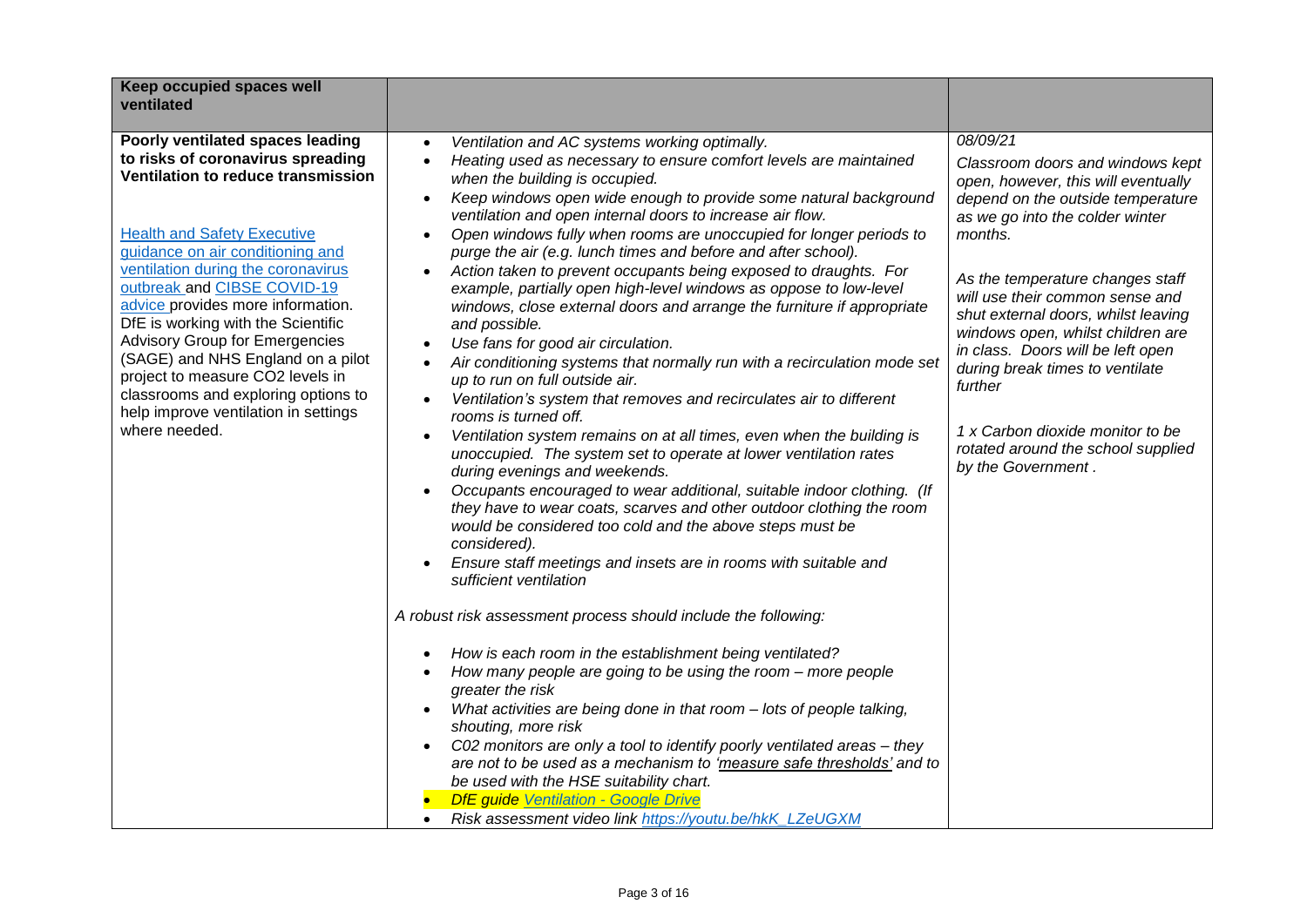| <b>Maintain appropriate cleaning</b><br>regimes                                                               | Simple resource to support schools with ventilation and CO2<br>$\bullet$<br>monitoring: CoSchools - tools for healthy schools<br>It is advisable to use a thermometer to monitor temperatures where opening<br>windows and doors is being used as a mechanism to aid ventilation. For more<br>information on suitable workplace temperatures see HSE: Guidance on<br>temperature in the workplace                                                                                                                                                                                                                                                                                                                                                                                                                                                                                                                                                                                                                                                                                                                                                                                                                                                                                                                                                                                                                                                                                                                                                      |                                                                                                                                 |
|---------------------------------------------------------------------------------------------------------------|--------------------------------------------------------------------------------------------------------------------------------------------------------------------------------------------------------------------------------------------------------------------------------------------------------------------------------------------------------------------------------------------------------------------------------------------------------------------------------------------------------------------------------------------------------------------------------------------------------------------------------------------------------------------------------------------------------------------------------------------------------------------------------------------------------------------------------------------------------------------------------------------------------------------------------------------------------------------------------------------------------------------------------------------------------------------------------------------------------------------------------------------------------------------------------------------------------------------------------------------------------------------------------------------------------------------------------------------------------------------------------------------------------------------------------------------------------------------------------------------------------------------------------------------------------|---------------------------------------------------------------------------------------------------------------------------------|
| You should put in place and maintain<br>an appropriate cleaning schedule.<br>Ensure good hygiene for everyone | Reduced clutter and removing difficult to clean items to make cleaning<br>$\bullet$<br>easier.<br>Cleaning using standard cleaning products such as detergents and<br>$\bullet$<br>bleach, paying attention to all surfaces but especially ones that are<br>touched frequently, such as door handles, light switches, work<br>surfaces, remote controls and electronic devices.<br>Surfaces that are frequently touched and by many people in common<br>areas to be cleaned twice a day.<br>Avoid sharing work equipment by allocating it on a personal basis or<br>put cleaning regimes in place to clean between each user.<br>Identify where you can reduce people touching surfaces, for example<br>by leaving doors open (except fire doors) or providing contactless<br>payment.<br>Keep surfaces clear to make it easier to clean and reduce the<br>likelihood of contaminating objects.<br>Provide more bins and empty them more often.<br>Toilets and communal areas to be cleaned regularly, with a process of<br>$\bullet$<br>recording - displaying cleaning schedules.<br>Sanitising spray and paper towels to be provided in classrooms for use<br>by members of staff. If using cloths - disposable or appropriate<br>washing and drying process.<br>Thorough cleaning of rooms at the end of the day. This should include regular<br>cleaning of areas and equipment (for example, twice per day), with a particular<br>focus on frequently touched surfaces.<br>PHE has published guidance on the cleaning of non-healthcare settings | 08/09/21<br>All staff will continue to sanitise<br>equipment and frequently touched<br>surfaces in all areas and<br>classrooms. |
|                                                                                                               |                                                                                                                                                                                                                                                                                                                                                                                                                                                                                                                                                                                                                                                                                                                                                                                                                                                                                                                                                                                                                                                                                                                                                                                                                                                                                                                                                                                                                                                                                                                                                        |                                                                                                                                 |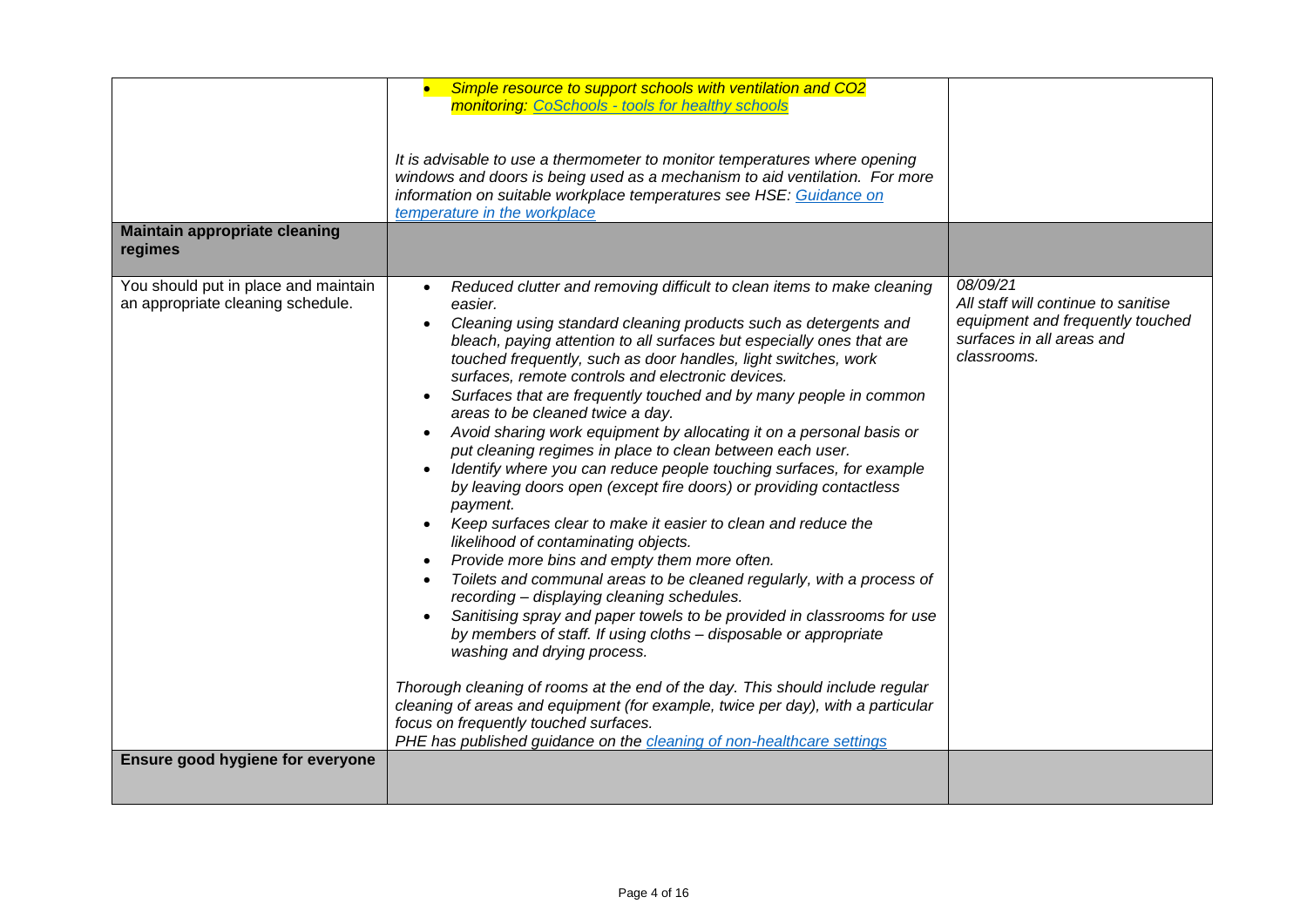| Hand & Respiratory hygiene | Whilst DfE guidance removes the need for schools to use 'bubbles' PHE                                                                                                                                                                                                                                                                                                                                                                                                                                                                                                                                                                                                                                                                            | 08/09/21                                                                                                                       |
|----------------------------|--------------------------------------------------------------------------------------------------------------------------------------------------------------------------------------------------------------------------------------------------------------------------------------------------------------------------------------------------------------------------------------------------------------------------------------------------------------------------------------------------------------------------------------------------------------------------------------------------------------------------------------------------------------------------------------------------------------------------------------------------|--------------------------------------------------------------------------------------------------------------------------------|
|                            | advice is if you can keep mixing to a minimum, it does reduce transmission                                                                                                                                                                                                                                                                                                                                                                                                                                                                                                                                                                                                                                                                       | Washing hands is best practice.                                                                                                |
|                            | along with:                                                                                                                                                                                                                                                                                                                                                                                                                                                                                                                                                                                                                                                                                                                                      | Handwashing will be monitored,                                                                                                 |
|                            | COVID-19 posters/ signage displayed.<br>$\bullet$                                                                                                                                                                                                                                                                                                                                                                                                                                                                                                                                                                                                                                                                                                | especially for younger pupils.                                                                                                 |
|                            | Frequent and thorough hand cleaning is regular practice.                                                                                                                                                                                                                                                                                                                                                                                                                                                                                                                                                                                                                                                                                         | Children to sanitise hands at the                                                                                              |
|                            | Pupils and staff to clean their hands when they arrive at school, when<br>they return from breaks, when they change rooms and before and after<br>eating.<br>Sufficient handwashing facilities are available.<br>Where there is no sink, hand sanitiser provided in classrooms.                                                                                                                                                                                                                                                                                                                                                                                                                                                                  | end of the day and when returning<br>outside. It is not manageable to get<br>every child to wash their hands 6<br>times a day. |
|                            | Skin friendly skin cleaning wipes used as an alternative to hand washing or<br>$\bullet$<br>sanitiser.<br>Staff help is available for pupils who have trouble cleaning their hands<br>$\bullet$                                                                                                                                                                                                                                                                                                                                                                                                                                                                                                                                                  | Parents to provide tissues for their<br>children as we have no budget to                                                       |
|                            | independently (e.g. small children and pupils with complex needs).                                                                                                                                                                                                                                                                                                                                                                                                                                                                                                                                                                                                                                                                               | provide these.                                                                                                                 |
|                            | Use resources such as "e-bug" to teach effective hand hygiene etc.<br>Adults and pupils are encouraged not to touch their mouth, eyes and nose.<br>Adults and pupils encouraged to use a tissue to cough or sneeze and use                                                                                                                                                                                                                                                                                                                                                                                                                                                                                                                       | Staff rooms and rest areas to have<br>windows open where necessary                                                             |
|                            | bins for tissue waste ('catch it, bin it, kill it').                                                                                                                                                                                                                                                                                                                                                                                                                                                                                                                                                                                                                                                                                             | 29/11/21                                                                                                                       |
|                            | Tissues to be provided.<br>$\bullet$                                                                                                                                                                                                                                                                                                                                                                                                                                                                                                                                                                                                                                                                                                             | Staff to wear face masks in                                                                                                    |
|                            | Bins for tissues provided and are emptied throughout the day.<br>$\bullet$                                                                                                                                                                                                                                                                                                                                                                                                                                                                                                                                                                                                                                                                       | communal areas                                                                                                                 |
|                            | <b>Respiratory hygiene</b><br>The 'catch it, bin it, kill it' approach continues to be very important.<br>The e-Bug COVID-19 website contains free resources for you, including<br>materials to encourage good hand and respiratory hygiene.<br>N.B. please note that face covering guidance has changed due to Devon<br>becoming an 'Enhanced Response Area', the following points describe the<br>situation outside of ERA status.<br>Although from Step 4, face coverings will no longer be advised for<br>pupils, staff and visitors, persons choosing to wear face coverings as a<br>precaution will not be deterred when outside the classroom.<br>Where staff are in crowded spaces, face masks may be recommended<br>(but not required). |                                                                                                                                |
|                            | <b>Face Coverings in Classrooms</b>                                                                                                                                                                                                                                                                                                                                                                                                                                                                                                                                                                                                                                                                                                              |                                                                                                                                |
|                            | From 04 January 2021, additional recommendation for schools, colleges and<br>other settings for school staff and pupils/students in year 7 and above to wear<br>face coverings in communal spaces and pupils in year 7 and above to also<br>wear, face coverings in classrooms and teaching spaces This does not apply<br>in situations where wearing a face covering would impact on the ability to take                                                                                                                                                                                                                                                                                                                                        |                                                                                                                                |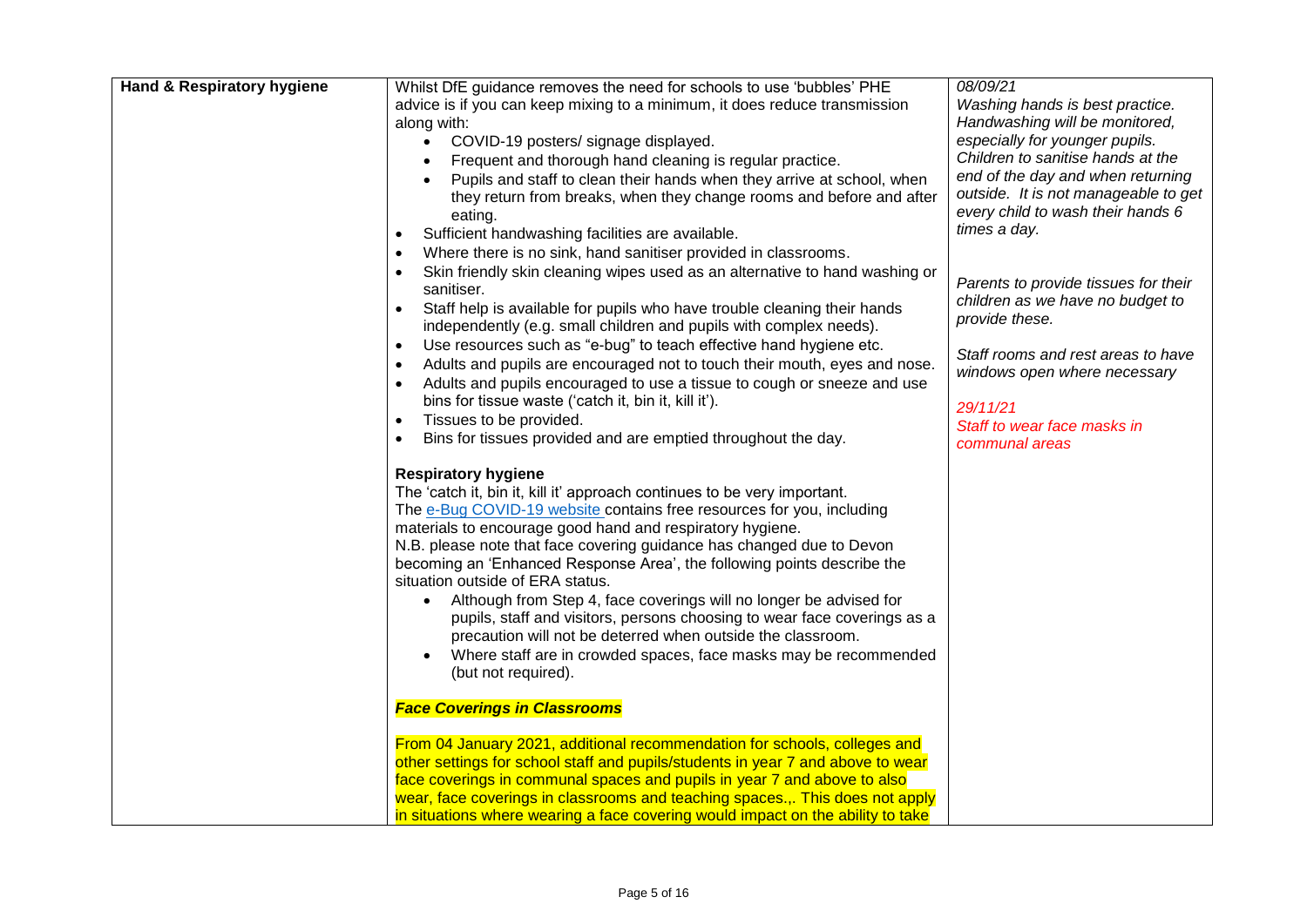|                                                                                                                                                                 | part in exercise or strenuous activity, for example in PE lessons. This will also<br>be a temporary measure.<br>DfE would not ordinarily expect teachers to wear a face covering in the<br>classroom if they are at the front of the class, to support education delivery,<br>although settings should be sensitive to the needs of individual teachers.<br>There are good hygiene measures that can be used in:<br>https://www.england.nhs.uk/south/wp-content/uploads/sites/6/2021/08/spotty-<br>book-2021.pdf                                                                                                                                                                                                                                                                                                                                                                                                                                                                    |                                                                                                                                                                                                                                                                                                                                                                                                                                                                                                        |
|-----------------------------------------------------------------------------------------------------------------------------------------------------------------|-------------------------------------------------------------------------------------------------------------------------------------------------------------------------------------------------------------------------------------------------------------------------------------------------------------------------------------------------------------------------------------------------------------------------------------------------------------------------------------------------------------------------------------------------------------------------------------------------------------------------------------------------------------------------------------------------------------------------------------------------------------------------------------------------------------------------------------------------------------------------------------------------------------------------------------------------------------------------------------|--------------------------------------------------------------------------------------------------------------------------------------------------------------------------------------------------------------------------------------------------------------------------------------------------------------------------------------------------------------------------------------------------------------------------------------------------------------------------------------------------------|
|                                                                                                                                                                 | https://www.england.nhs.uk/south/info-professional/public-health/infection-<br>winter/schools-and-nurseries-guidance/<br>DCC Health and Safety Arrangements: - Infection Control HS26                                                                                                                                                                                                                                                                                                                                                                                                                                                                                                                                                                                                                                                                                                                                                                                               |                                                                                                                                                                                                                                                                                                                                                                                                                                                                                                        |
| <b>Conditions for use of fluid</b><br>resistant face mask and other<br>equipment when dealing with a<br>symptomatic child are clear and<br>understood by staff. | If a child, young person or other learner becomes unwell with symptoms of<br>coronavirus while in their setting and needs direct personal care until they can<br>return home a face mask should be worn by the supervising adult if a distance<br>of 2 meters cannot be maintained.<br>If contact with the child or young person is necessary, then gloves, an apron<br>and a face mask should be worn by the supervising adult. If a risk assessment<br>determines that there is a risk of splashing to the eyes, for example from<br>coughing, spitting, or vomiting, then eye protection should also be worn<br>Ensuring that fluid resistant face masks are available for all schools and that a<br>supply is maintained.<br>https://www.gov.uk/government/publications/safe-working-in-education-<br>childcare-and-childrens-social-care/safe-working-in-education-childcare-and-<br>childrens-social-care-settings-including-the-use-of-personal-protective-<br>equipment-ppe | 08/09/21<br>The general guidance states that<br>PPE is only needed in a small<br>number of instances - see details<br>to the left. However, when dealing<br>with a child (or adult) that has<br>become unwell with symptoms of<br>suspected coronavirus or vomiting,<br>as an additional precaution even if<br>2 metres can be maintained / no<br>personal care / no risk of splashing,<br>we would expect staff to wear an<br>apron, gloves and face mask, plus<br>a face shield if any of the above. |
| <b>Staff use of PPE</b>                                                                                                                                         | Pupils whose care routinely already involves the use of PPE due to their<br>intimate care needs will continue to receive their care in the same way. Follow<br>guidance<br>https://www.gov.uk/government/publications/safe-working-in-education-<br>childcare-and-childrens-social-care/safe-working-in-education-childcare-and-<br>childrens-social-care-settings-including-the-use-of-personal-protective-<br>equipment-ppe                                                                                                                                                                                                                                                                                                                                                                                                                                                                                                                                                       | 08/09/21<br>Staff do not need to use PPE within<br>classrooms on a general basis.<br>There are clear guidelines for<br>intimate care. If you feel you need<br>to wear it please speak to ST who<br>will do a thorough individual risk<br>assessment based on medical /<br>scientific evidence.                                                                                                                                                                                                         |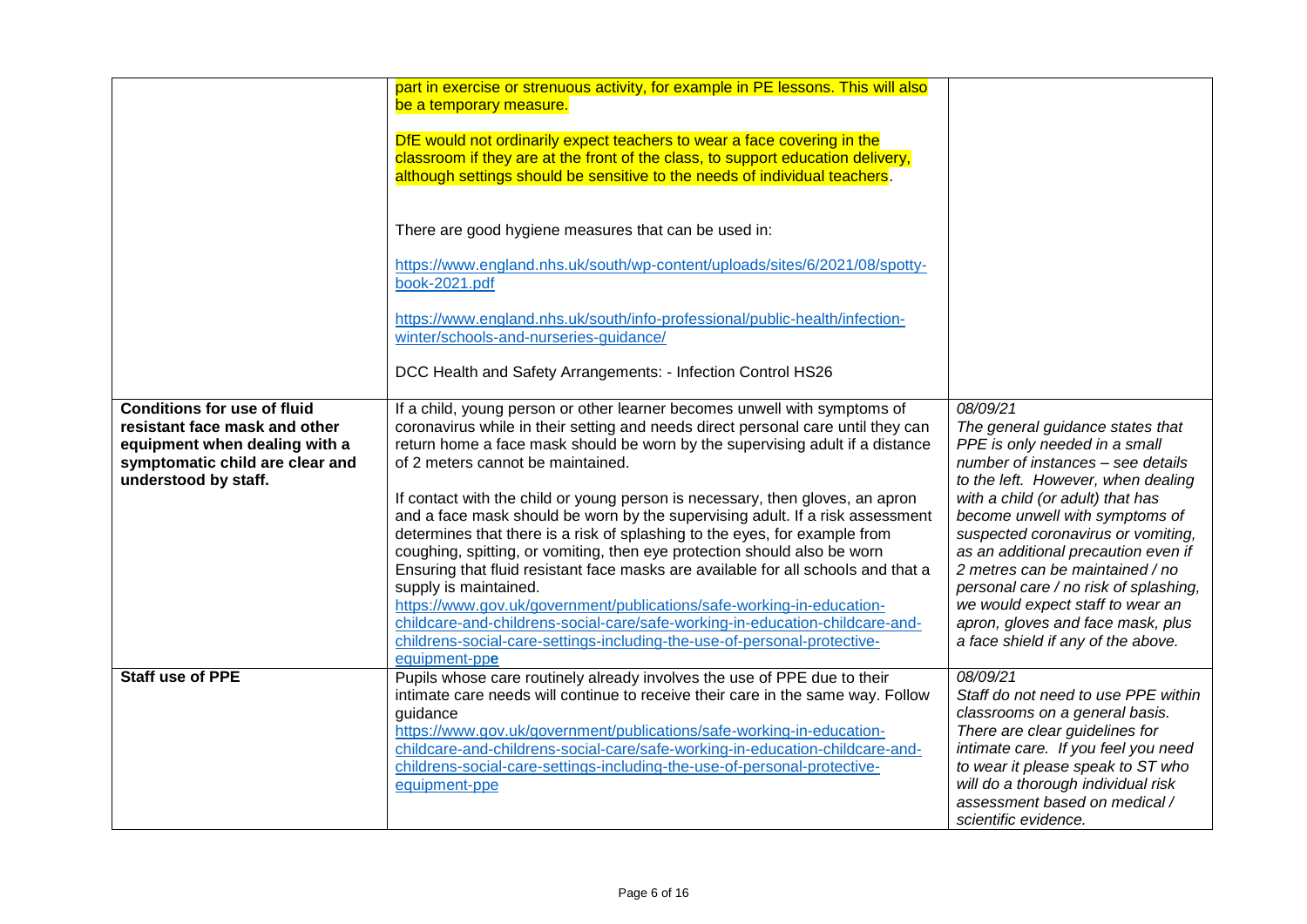| <b>Staff related issues</b>                            |                                                                                                                                                                                                                                                                                                                                                                                                                                                                                                                                                                                                          |                                                                                                                                                                                                                                                                                      |
|--------------------------------------------------------|----------------------------------------------------------------------------------------------------------------------------------------------------------------------------------------------------------------------------------------------------------------------------------------------------------------------------------------------------------------------------------------------------------------------------------------------------------------------------------------------------------------------------------------------------------------------------------------------------------|--------------------------------------------------------------------------------------------------------------------------------------------------------------------------------------------------------------------------------------------------------------------------------------|
| <b>Accessing testing arrangements</b><br>for all staff | Guidance on the new asymptomatic testing programmes taking place in<br>schools are on a shared document platform hosted by DfE, including FAQ,<br>webinars and step-by-step 'how to guides.<br>For secondary schools - Resources - Google Drive.<br>For primary schools - Primary Schools Document Sharing Platform - Google<br>Drive.                                                                                                                                                                                                                                                                   | 08/09/21<br>All staff are testing twice weekly<br>and reporting on MS forms and to<br>the NHS test and trace. Staff have<br>been emailed documents and<br><i>instructions</i><br>29/11/21<br>Regarding the new Omicron variant<br>Staff are requested to LFD test<br>every other day |
| <b>Symptoms</b>                                        | Deliver strong messaging about signs and symptoms of Covid-19, isolation<br>advice and testing to support prompt isolation of suspected cases                                                                                                                                                                                                                                                                                                                                                                                                                                                            | 08/09/21<br>Staff have been emailed symptoms<br>of COVID-19                                                                                                                                                                                                                          |
| <b>Vaccination</b>                                     | Where staff are not fully vaccinated, they would be required to self-isolate for<br>10 days if they have close contact with a positive case during their isolation<br>period to prevent potential transmission Staff who are not vaccinated should be<br>encouraged to take up the offer of vaccination (contact details for staff in the<br>NHS who can offer supportive conversations with anyone who is hesitant are<br>included in the PH Devon Schools toolkit.                                                                                                                                     | 08/09/21<br>This is a personal choice for our<br>staff, however the majority of our<br>staff are vaccinated.<br>29/11/21<br>This is still personal choice,<br>however the majority of our staff<br>are vaccinated and will take up the<br>booster when eligible                      |
| Dealing with confirmed case/<br>cases and outbreak.    | <b>Case (possible vs confirmed case)</b><br>Possible: anyone with either a high temperature, a new, continuous cough or a<br>loss of, or change to, your sense of smell or taste (and awaiting a test)<br>Confirmed: PCR or LFD test positive case of COVID-19 with or without<br>symptoms.<br>For asymptomatic positive LFD results, confirmatory PCR tests are to be<br>temporarily suspended from Tuesday 11 January. This will mean that anyone<br>who receives a positive LFD test result will be required to self-isolate<br>immediately and will not be required to take a confirmatory PCR test. |                                                                                                                                                                                                                                                                                      |
| Who to isolate                                         | Possible case: (Isolate and send home to take a PCR test if still at your<br>setting) if they have a new continuous cough and/or high temperature and/or a<br>loss of, or change in, normal sense of taste or smell (anosmia)                                                                                                                                                                                                                                                                                                                                                                            | 08/09/21<br>Staff to LFD test for 5 days after<br>being notified of being a close<br>contact                                                                                                                                                                                         |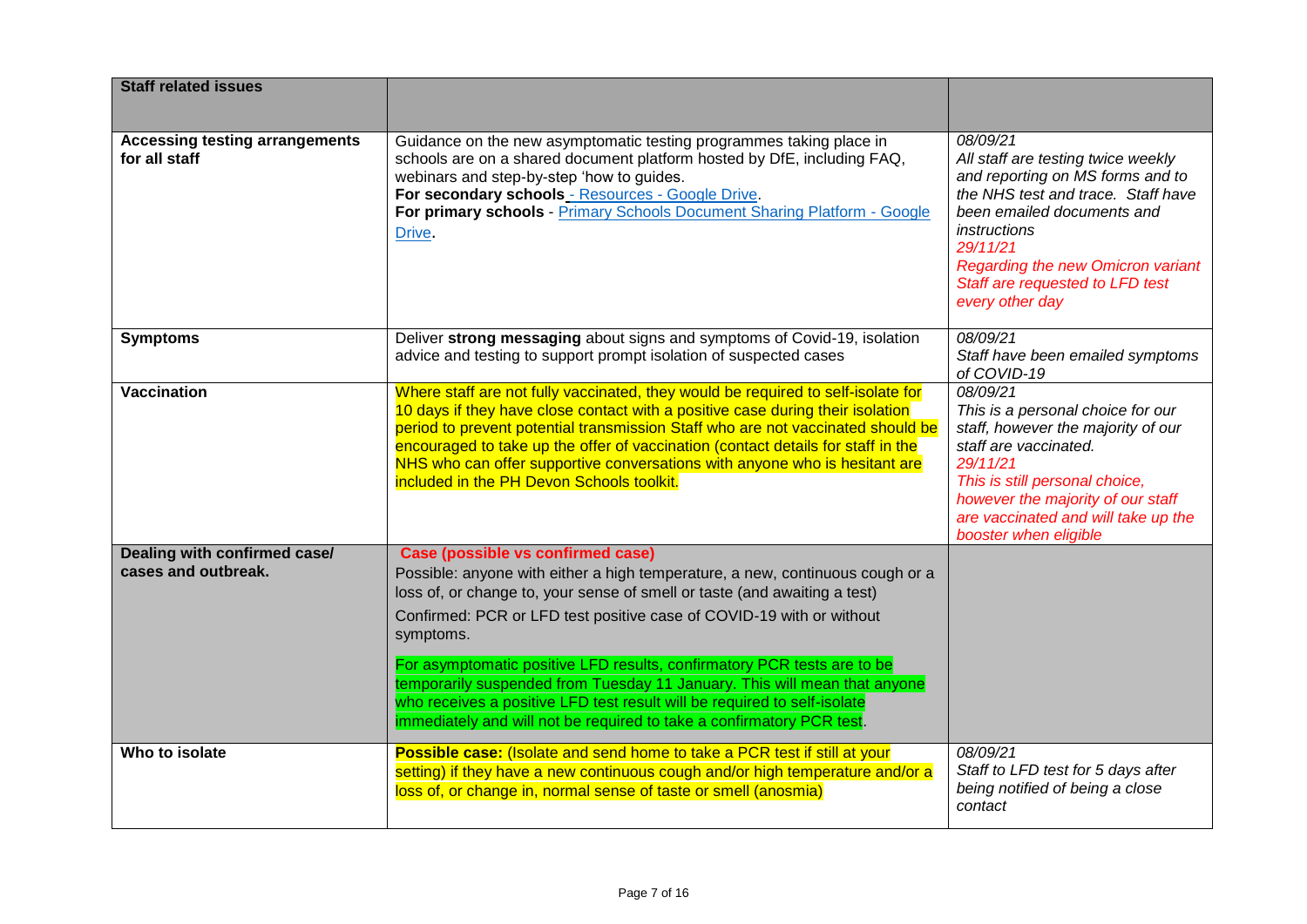|                                   | <b>Confirmed case: LFD or PCR COVID-19 positive person with or without</b><br>symptoms                                                                                                                                                                                                                                                                                                                                                                                                                                                                                                                                                                                                                                                            |                                                                                              |
|-----------------------------------|---------------------------------------------------------------------------------------------------------------------------------------------------------------------------------------------------------------------------------------------------------------------------------------------------------------------------------------------------------------------------------------------------------------------------------------------------------------------------------------------------------------------------------------------------------------------------------------------------------------------------------------------------------------------------------------------------------------------------------------------------|----------------------------------------------------------------------------------------------|
|                                   | Partially or unvaccinated close contacts Aged over 18 years and 6 months<br>of age (unless medically exempt from vaccination)                                                                                                                                                                                                                                                                                                                                                                                                                                                                                                                                                                                                                     |                                                                                              |
|                                   | 10 days isolation from onset of symptoms (or positive test if asymptomatic).<br>You can take an LFD test from 6 days after the day your symptoms started (or<br>the day your test was taken if you did not have symptoms), and another LFD<br>test on the following day. The second LFD test should be taken at least 24<br>hours later. If both these test results are negative, and you do not have a high<br>temperature, you may end your self-isolation after the second negative test<br>result. These LFD results should be reported to the NHS here Report a<br>COVID-19 rapid lateral flow test result - GOV.UK (www.gov.uk) 2 x<br>consecutive negative LFDs are required 24 hours apart to end isolation before<br>the 10 days period. |                                                                                              |
|                                   | In the case of a close contact for unvaccinated adult $-$ self-isolate 10 days from<br>last contact with a case                                                                                                                                                                                                                                                                                                                                                                                                                                                                                                                                                                                                                                   |                                                                                              |
| <b>Close Contact requirements</b> | NHS Test and Trace will interview cases and will contact individuals who<br>have had close contact where they have contact details to let them know<br>that they have been identified as a contact and check whether they are legally<br>required to self-isolate.                                                                                                                                                                                                                                                                                                                                                                                                                                                                                | 08/09/21<br>Staff to LFD test for 5 days after<br>being notified of being a close<br>contact |
|                                   | If you are a fully vaccinated (two doses) and a contact of someone who tested<br>positive for Covid, you do not have to self-isolate, but should take daily lateral<br>flow tests (LFTs) for seven days. This also applies to people under the age of<br>18 years and six months.                                                                                                                                                                                                                                                                                                                                                                                                                                                                 |                                                                                              |
|                                   | Close contacts of a positive case who are not double-jabbed have to isolate for<br>the full 10 days immediately                                                                                                                                                                                                                                                                                                                                                                                                                                                                                                                                                                                                                                   |                                                                                              |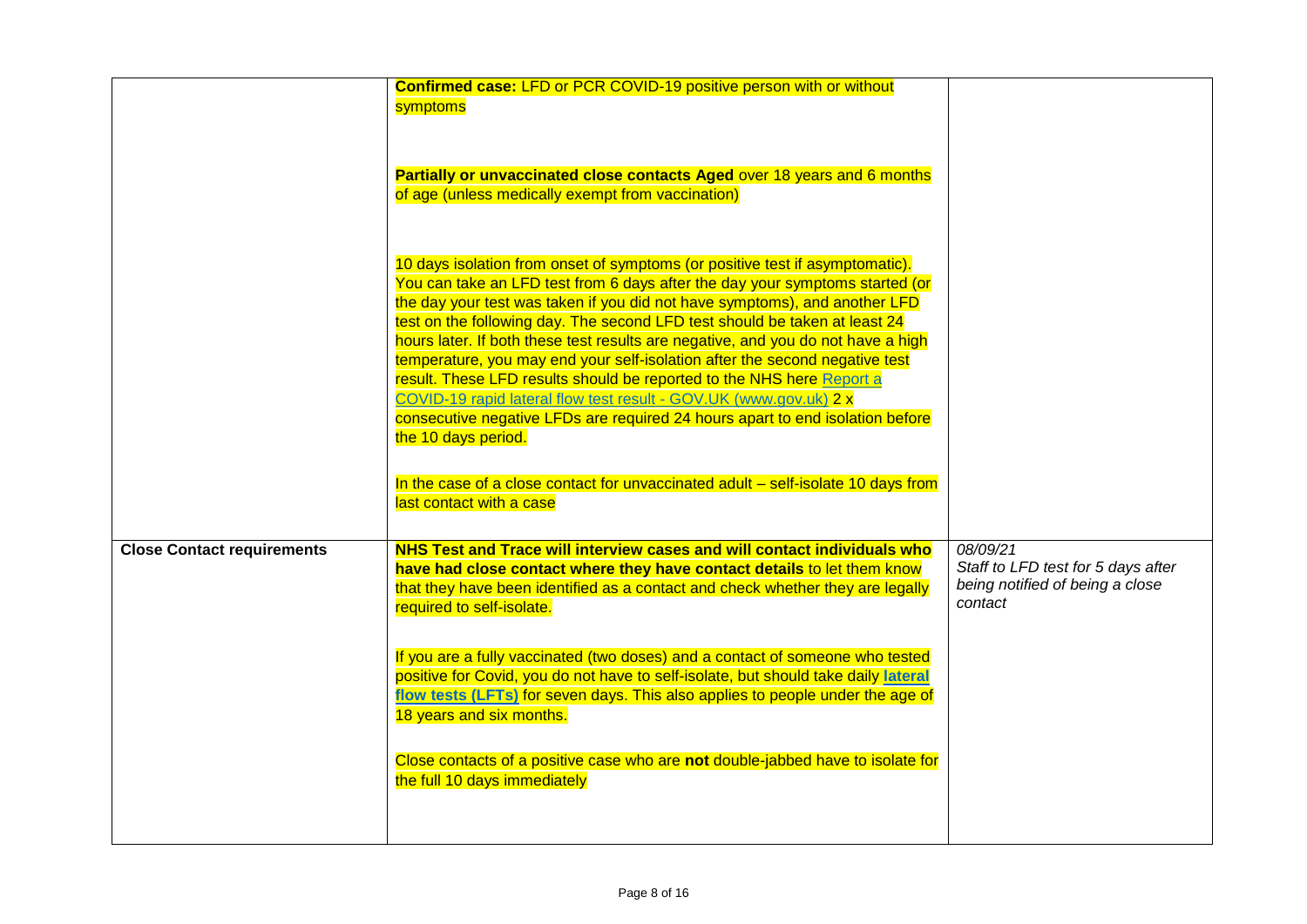|                           | The school should continue to support the identification of staff-to-staff close<br>contacts and establish vaccination status to ascertain whether self-isolation is                                                                                                                                                                                                                             |                              |
|---------------------------|--------------------------------------------------------------------------------------------------------------------------------------------------------------------------------------------------------------------------------------------------------------------------------------------------------------------------------------------------------------------------------------------------|------------------------------|
|                           | required.                                                                                                                                                                                                                                                                                                                                                                                        |                              |
| Cases – staff             | Schools no longer routinely need to report contacts to the self-isolation hub<br>where cases are able to identify these to NHS test and trace. However, to                                                                                                                                                                                                                                       | 08/09/21                     |
|                           | support staff to access support payments this may still be necessary if self-<br>isolation is needed and cases are not able to identify close contacts to NHS                                                                                                                                                                                                                                    | Staff informed of procedures |
|                           | Test and Trace (e.g., temporary staff, supply contractors etc who may not have<br>contact details of people in school).                                                                                                                                                                                                                                                                          |                              |
|                           | Schools should report only these to the NHS Test and Trace self-isolation<br>hub on 0203 7436715. NHS Test and Trace will follow-up directly with                                                                                                                                                                                                                                                |                              |
|                           | contacts to provide testing and isolation advice. You will need to have the 8-<br>digit CTAS number sent to your positive case / member of staff                                                                                                                                                                                                                                                 |                              |
| Self isolation rules (S1) | Since Wednesday 22 December, the 10-day self-isolation period for people<br>who test positive for COVID-19 can in some cases be reduced. Individuals may<br>take an LFD test from 6 days after the day symptoms started (or the day your<br>test was taken if did not have symptoms), and another LFD test on the<br>following day.                                                              |                              |
|                           | The second LFD test should be taken at least 24 hours later. If both these test<br>results are negative, and do not have a high temperature, you may end your<br>self-isolation after the second negative test result. LFD tests should be<br>reported to the NHS here Staff ending SI on day 7 after 2 x negative LFDs,<br>should also report that they have had 2 negative LFDs to the school. |                              |
|                           | Individuals should not take an LFD test before the sixth day of isolation period,<br>and should only end your self-isolation after you have had 2 consecutive<br>negative LFD tests which should be taken at least 24 hours apart. Individuals<br>should stop testing after 2 consecutive negative test results or after 10 days<br>whichever is sooner.                                         |                              |
|                           | This applies to all adults and children of all ages, including under 5s, with LFD<br>testing at parental or guardian discretion.                                                                                                                                                                                                                                                                 |                              |
|                           | It is important that schools consider the following Government guidance (Stay<br>at home: guidance for households with possible or confirmed coronavirus<br>(COVID-19) infection - GOV.UK (www.gov.uk) states, to further reduce the                                                                                                                                                             |                              |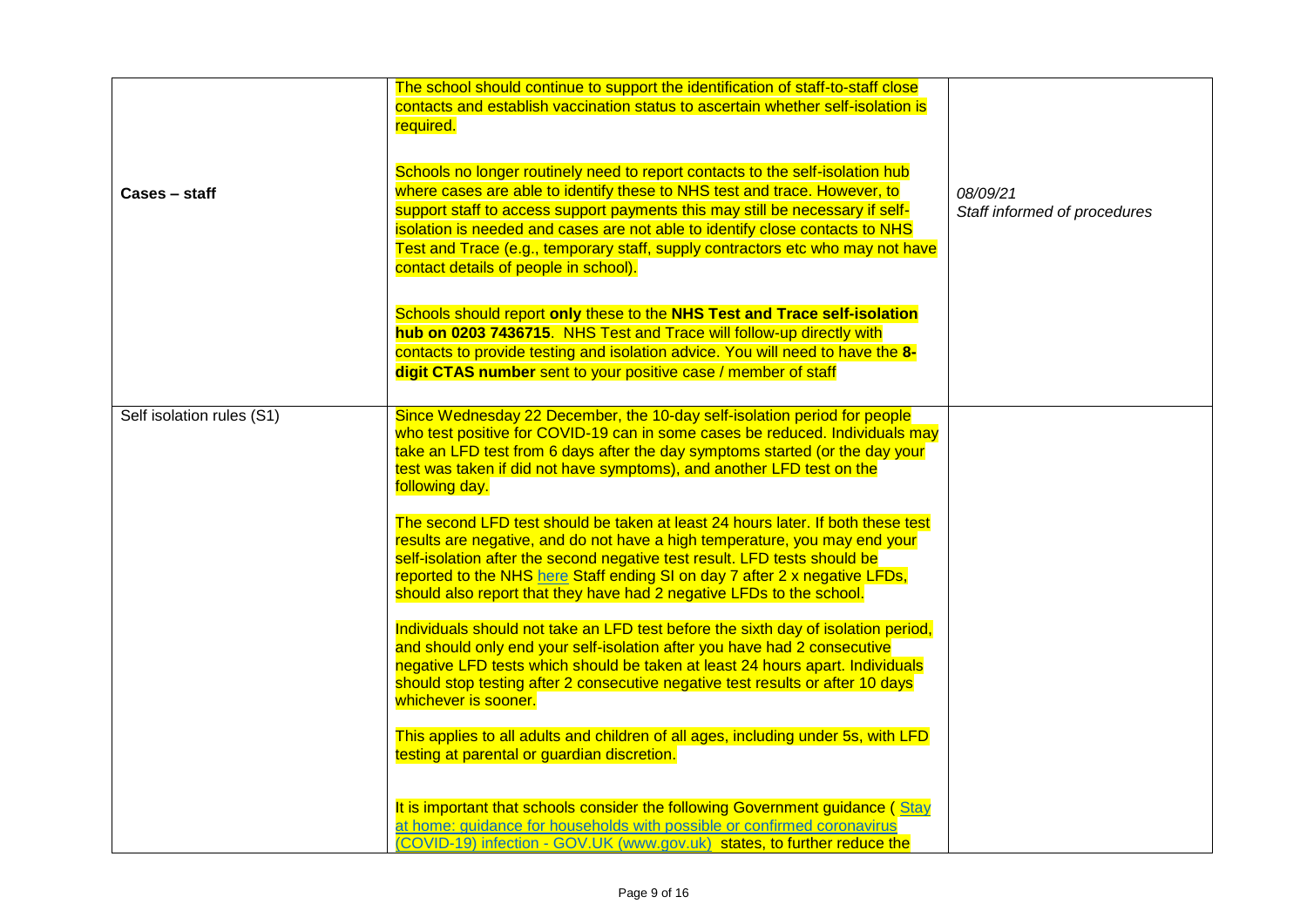|                | chance of passing COVID-19 on to others, staff who end their self-isolation<br>period before 10 full days they are strongly advised:<br>to limit close contact with other people outside your household,<br>especially in crowded, enclosed or poorly ventilated spaces<br>to work from home if you are able to<br>in addition to venues where it is a legal requirement, to wear a face<br>covering in crowded, enclosed or poorly ventilated spaces and where<br>you are in close contact with other people<br>to limit contact with anyone who is at higher risk of severe illness if<br>infected with COVID-19<br>to follow the guidance on how to stay safe and help prevent the spread |                                                                                                                                                                                                                                                                                         |
|----------------|----------------------------------------------------------------------------------------------------------------------------------------------------------------------------------------------------------------------------------------------------------------------------------------------------------------------------------------------------------------------------------------------------------------------------------------------------------------------------------------------------------------------------------------------------------------------------------------------------------------------------------------------------------------------------------------------|-----------------------------------------------------------------------------------------------------------------------------------------------------------------------------------------------------------------------------------------------------------------------------------------|
| SI Calculation | Providing they have 2 x negative LFDs on day 6 and then day 7 24 hours<br>apart, and the day 7 test is before attending school they can return on day 7. In<br>terms of the 2 x negative tests $-$ it is 2 x consecutive negative tests 24 hours<br>apart, so if positive on day 7, but negative on day 8 and day 9 then you would<br>end isolation there.                                                                                                                                                                                                                                                                                                                                   |                                                                                                                                                                                                                                                                                         |
|                | As the LFDs pick up current infection and people can be reinfected, the<br>guidance now says once you have ended 10-day isolation regular<br>asymptomatic testing can start again – and no longer wait 90 days.<br>All individuals who receive a positive result on the LFD test should self-isolate<br>and follow national guidance. The national guidance for confirmatory PCR is<br>under review and schools should continue to follow published guidance.                                                                                                                                                                                                                                |                                                                                                                                                                                                                                                                                         |
| Cases- pupils  | Children who are unwell should not attend the setting and should remain at<br>home until their acute symptoms resolve (+24 hours for a fever).<br>IF these symptoms develop into cough, temperature, changes<br>to taste and smell, should isolate and test.<br>IF test negative to COVID-19, still need to remain at home until<br>at least 24 fever free and acute symptoms resolved.<br>Parents and settings should not try and 'second guess' diagnosis - if<br>have the key symptoms, isolate and test.<br>Examples of acute symptoms with which children should not attend                                                                                                             | 08/09/21<br>Children who present symptoms of<br>COVID while in school are isolated<br>outside with a TA until a parent or<br>carer is able to come and collect<br>them.<br>We then encourage them to take a<br>PCR test before returning to school.<br>Remind parents of the procedures |
|                | school/nursery include fever, muscle aches, hacking cough.<br>Follow public health advice on managing confirmed cases of COVID-19 see<br>Schools COVID-19 operational guidance - GOV.UK (www.gov.uk)                                                                                                                                                                                                                                                                                                                                                                                                                                                                                         | in the weekly newsletter                                                                                                                                                                                                                                                                |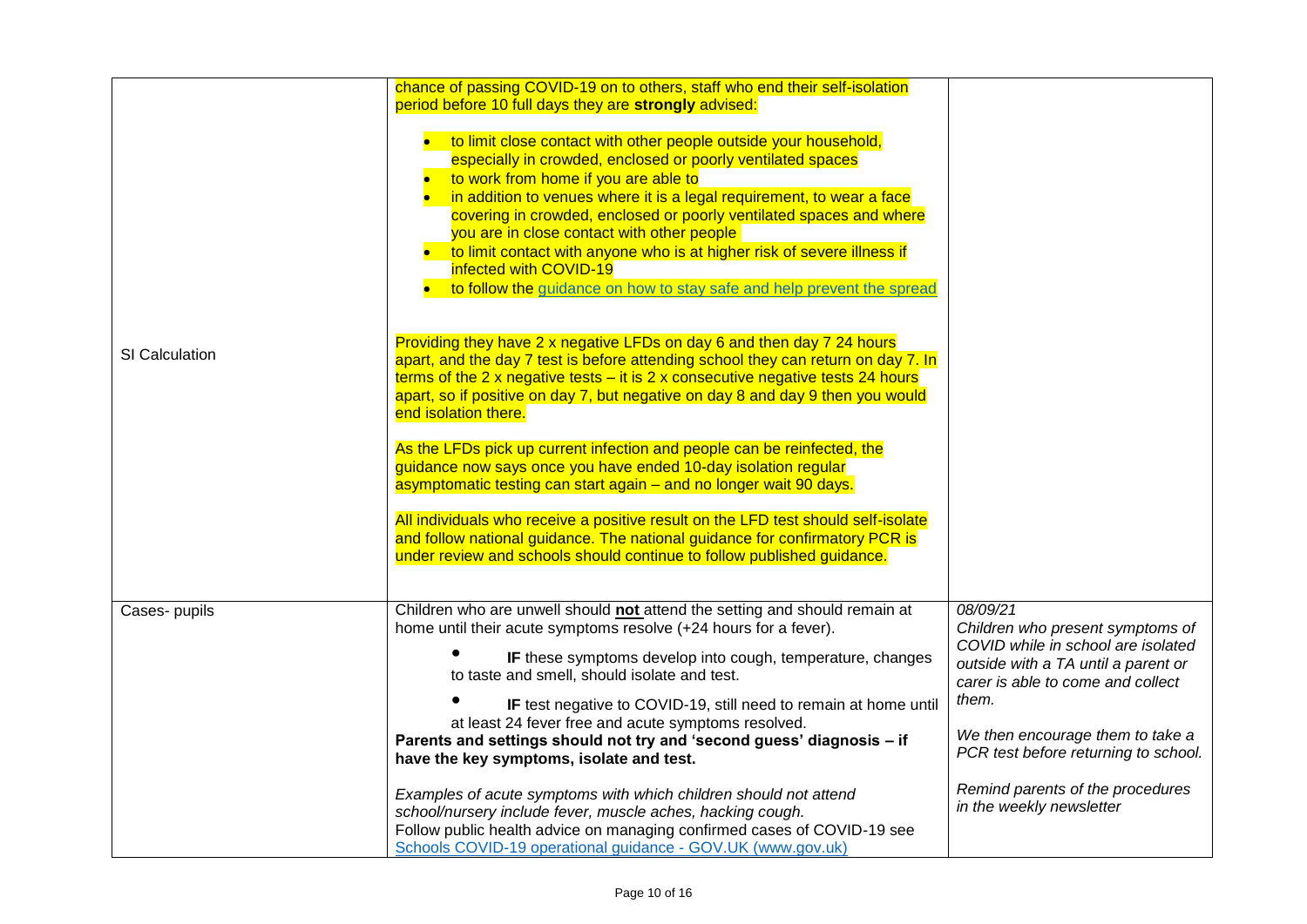|                                                        | Ensure the case isolates for 10 days<br>$\bullet$<br>Household of the case isolates for 10 days (unless fully vaccinated or<br>aged under 18 years and 6 months)<br>If positive case came from an LFD test, case should take a<br>confirmatory PCR test within 48hrs of the LFD<br>Following a pupil PCR positive NHS Test and Trace will speak to the<br>case (or parent/carer) to identify close contacts and advice on isolation<br>as required and to get a PCR test<br>Staff and pupils who do not need to isolate should continue to attend<br>school as normal<br>Clean and disinfect rooms the case was in, using appropriate PPE<br>Case and any isolating contacts can return once isolation period is<br>completed, as long as they are well                                                                                                          | Notify cleaners of a positive case<br>as soon as possible so that they<br>can disinfect the room. |
|--------------------------------------------------------|------------------------------------------------------------------------------------------------------------------------------------------------------------------------------------------------------------------------------------------------------------------------------------------------------------------------------------------------------------------------------------------------------------------------------------------------------------------------------------------------------------------------------------------------------------------------------------------------------------------------------------------------------------------------------------------------------------------------------------------------------------------------------------------------------------------------------------------------------------------|---------------------------------------------------------------------------------------------------|
|                                                        | <b>Escalation criteria:</b><br>If you have any infection control concerns or questions call the DfE<br>Coronavirus helpline on 0800 046 8687 for advice. If your setting meets the<br>following thresholds for extra action (outlined in the Contingency Framework),<br>the DfE helpline will escalate to the SW PHE Health Protection Team when a<br>risk assessment is required. DCC Public Health Team can also assist.                                                                                                                                                                                                                                                                                                                                                                                                                                       |                                                                                                   |
| <b>Case Thresholds</b>                                 | For most education and childcare settings:<br>5 children, pupils, students or staff, who are likely to have mixed<br>closely, test positive for COVID-19 within a 10-day period.<br>10% of children, pupils, students or staff who are likely to have mixed<br>closely test positive for COVID-19 within a 10-day period.<br>There are any admissions to hospital for COVID-19.<br>$\bullet$<br>You are having problems implementing the control measures OR you<br>have applied the control measures and are still seeing a significant rise<br>in cases.<br>For special schools, residential settings, and settings that operate with<br>20 or fewer children, pupils, students and staff at any one time:<br>2 children, pupils, students and staff, who are likely to have mixed<br>$\bullet$<br>closely, test positive for COVID-19 within a 10-day period. | 08/09/21<br>Follow the advice of Public Health<br>England                                         |
| <b>Visitors to the school</b>                          | Schools are strongly encouraged to ask parents and other visitors to take a<br>lateral flow device (LFD) test before entering the school.                                                                                                                                                                                                                                                                                                                                                                                                                                                                                                                                                                                                                                                                                                                        |                                                                                                   |
| Contingency framework and<br>outbreak control measures | Schools are required to update their contingency plan (or outbreak<br>management plan) and describe how they will respond if children, pupils, or<br>staff test positive for COVID-19, how they will operate if they are advised to<br>reintroduce any measures to help break chains of transmission. Such                                                                                                                                                                                                                                                                                                                                                                                                                                                                                                                                                       | 08/09/21<br>Revert back to previous Risk<br>Assessments of "bubbles" etc                          |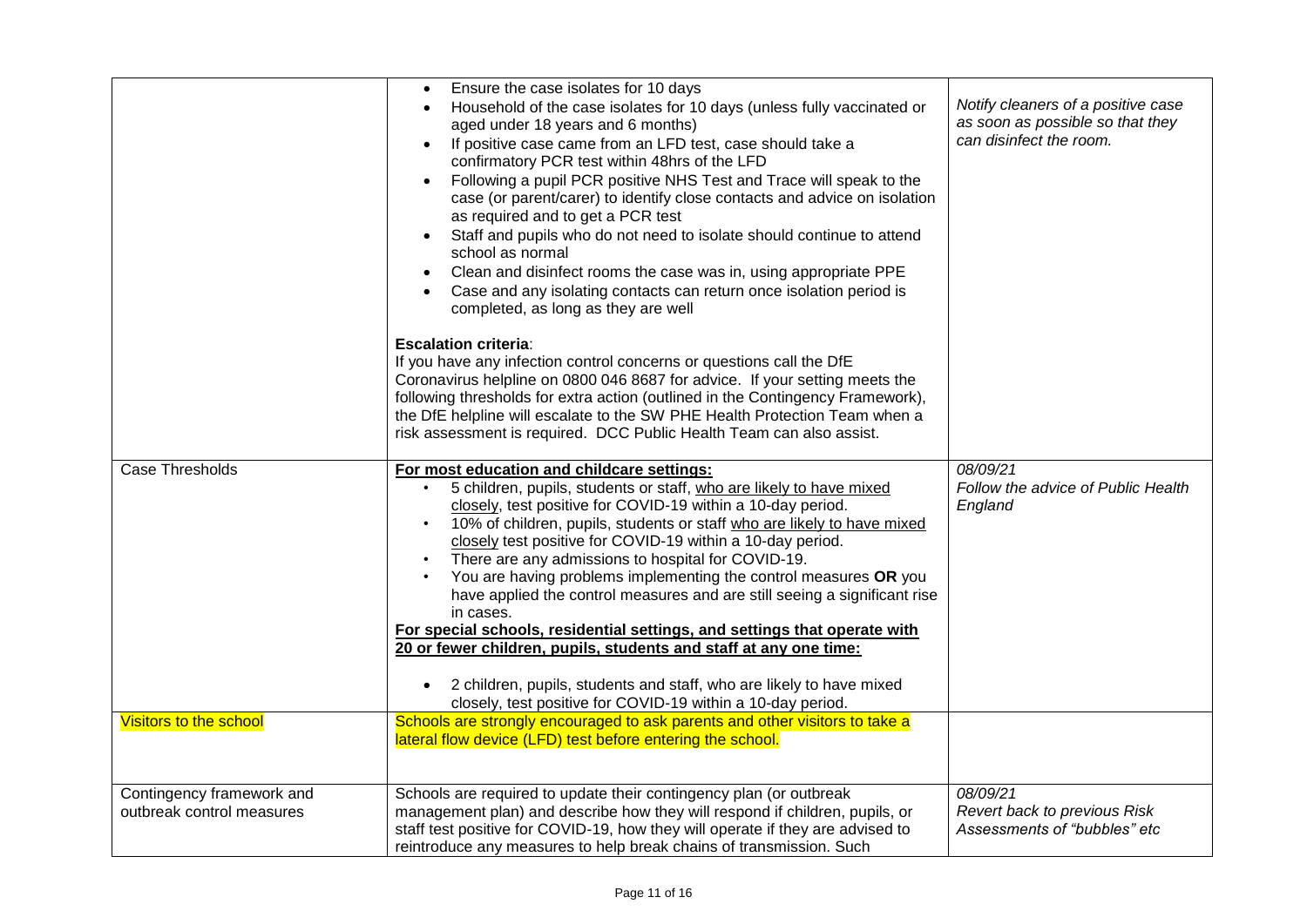| measures should be considered in addition to the day-to-day control measures<br>being implemented by schools, PHE SW Health Protection Team have defined<br>4 levels:                                                                                                                                                                                                                                                                                                                                                                                                                                                                                                                                                                                                                                                                                                                                                                                                                                                                                                                                                                                                                                                                                                              |  |
|------------------------------------------------------------------------------------------------------------------------------------------------------------------------------------------------------------------------------------------------------------------------------------------------------------------------------------------------------------------------------------------------------------------------------------------------------------------------------------------------------------------------------------------------------------------------------------------------------------------------------------------------------------------------------------------------------------------------------------------------------------------------------------------------------------------------------------------------------------------------------------------------------------------------------------------------------------------------------------------------------------------------------------------------------------------------------------------------------------------------------------------------------------------------------------------------------------------------------------------------------------------------------------|--|
| Baseline measures which settings should have in place at all times:<br>Pupils in secondary schools and colleges should be tested twice on<br>site at an Asymptomatic Testing Site upon their return in the Autumn<br>Term (3-5 days apart). Following this, staff and students in secondary<br>schools and colleges, and staff in primary schools should test<br>themselves using LFDs twice a week using home test kits until the end<br>of September when this is reviewed. Early years and wrap around<br>childcare staff should continue to test twice weekly as they have done<br>during the summer. Twice weekly testing for staff and students in HE<br>settings will continue until the end of September<br>Follow and promote public health guidance on testing, self-isolation<br>and managing confirmed cases of COVID-19<br>Setting based contact tracing of staff cases and staff contacts to be<br>reported to the Self-Isolation Hub (020 3743 6715)<br>Continue good hygiene measures, maintain appropriate cleaning<br>regimes, keep occupied spaces well ventilated<br>Appropriate use of PPE<br>Continue strong messaging about signs and symptoms of COVID-19,<br>isolation advice and testing<br>Encourage vaccination uptake for eligible staff and students |  |
| Additional outbreak control measures - If the threshold for extra action<br>(set out in the Contingency Framework) is met, additional outbreak<br>measures may be considered that are appropriate and proportionate to<br>your school. These can be implemented by the school without<br>additional support/approval:<br>Providing a 'warn and inform' letter to parents<br>Strengthening communications to encourage testing (staff and<br>secondary aged pupils only)<br>Consider moving activities outside (including exercise, assemblies and<br>classes)<br>Further improvement of ventilation indoors, one-off enhanced cleaning<br>(focus on touch points and shared equipment)<br>Reviewing and reinforcing hygiene measures                                                                                                                                                                                                                                                                                                                                                                                                                                                                                                                                               |  |
| <b>Enhanced</b> or Exceptional outbreak control measures - can be<br>recommended following an Incident Management Team (IMT) or Outbreak                                                                                                                                                                                                                                                                                                                                                                                                                                                                                                                                                                                                                                                                                                                                                                                                                                                                                                                                                                                                                                                                                                                                           |  |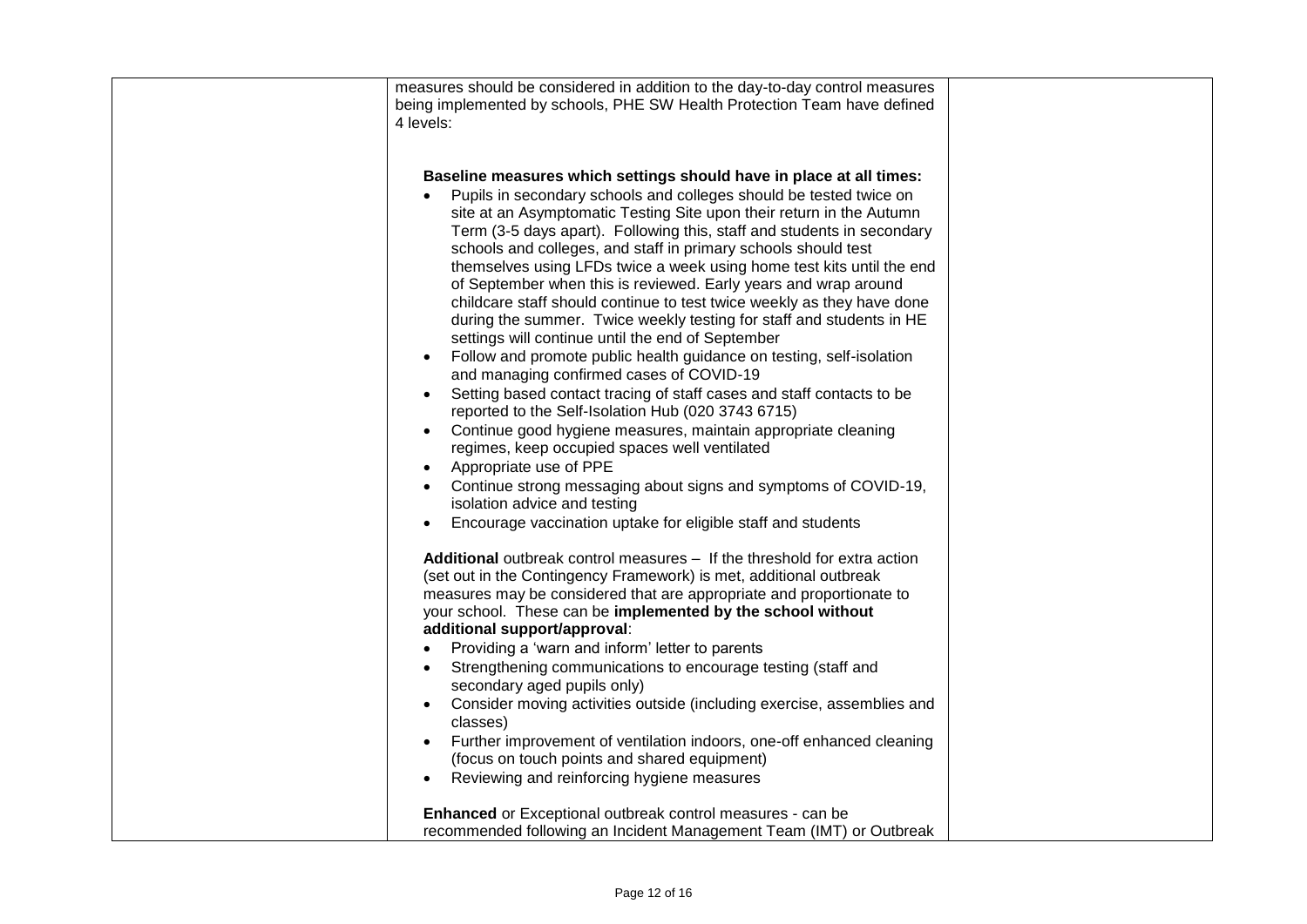| <b>Pupil /staff related issues</b>                                             | Control Team meeting (OCT) and risk assessment undertaken with the<br>Local Authority (or Health Protection Team (HPT)*.<br>Note: additional measures may also be advised by a Director of Public Health<br>across an entire area if an Enhanced Response Package (ERA) is in place<br>(your LA will communicate this to you)<br>Contingency framework: education and childcare settings<br>Actions for schools during the coronavirus outbreak                                                                                                                                                                                                                                                                                                                         |                                                                                            |
|--------------------------------------------------------------------------------|-------------------------------------------------------------------------------------------------------------------------------------------------------------------------------------------------------------------------------------------------------------------------------------------------------------------------------------------------------------------------------------------------------------------------------------------------------------------------------------------------------------------------------------------------------------------------------------------------------------------------------------------------------------------------------------------------------------------------------------------------------------------------|--------------------------------------------------------------------------------------------|
|                                                                                |                                                                                                                                                                                                                                                                                                                                                                                                                                                                                                                                                                                                                                                                                                                                                                         |                                                                                            |
| Vulnerable groups who are clinically,<br>extremely vulnerable.                 | All CEV children and young people should attend their education setting unless<br>they are one of the very small number of children and young people under<br>paediatric or other specialist care who have been advised by their GP or<br>clinician not to attend. Further information is available in the guidance on<br>supporting pupils at school with medical conditions.<br>Whilst attendance is mandatory, we recommend that leaders in education work<br>collaboratively with families to reassure them and to help their child return to<br>their everyday activities. Discussions should have a collaborative approach,<br>focusing on the welfare of the child or young person and responding to the<br>concerns of the parent, carer or young person<br>FAQ | 08/09/21<br>We do not have an CEV children or<br>staff in school at present                |
| Assessment of all staff, including<br>high risk staff with vulnerable /        | A risk assessment should be undertaken with clinically extremely vulnerable<br>and clinically vulnerable. A risk assessment should also be undertaken (or                                                                                                                                                                                                                                                                                                                                                                                                                                                                                                                                                                                                               | 08/09/21<br>All staff to be sent the RA                                                    |
| shielding family member, underlying<br>health conditions or other risk factors | reviewed/updated if one was previously undertaken) with staff who may be                                                                                                                                                                                                                                                                                                                                                                                                                                                                                                                                                                                                                                                                                                | 27/11/21                                                                                   |
|                                                                                | anxious about returning to school and/or due to the increased numbers. The<br>'Risk assessment for all staff including vulnerable groups' can be used to aid<br>and record this assessment -<br>https://devoncc.sharepoint.com/:w:/s/PublicDocs/Education/ESoXeZkAQyILup<br>PG5VVG6yQB2iEFDD4pgkko5qBbtOSEkw?e=040Qiy                                                                                                                                                                                                                                                                                                                                                                                                                                                   | Staff have access to RA on TEAMS                                                           |
| <b>Pregnant staff</b>                                                          | Coronavirus (COVID-19): advice for pregnant employees - GOV.UK<br>(www.gov.uk)<br>- should have a risk assessment in place: Coronavirus (COVID-19) infection<br>and pregnancy (rcog.org.uk) can support risk assessment.<br>- a more precautionary approach advised for those >28 weeks pregnant or for<br>individuals with underlying health conditions that place them at greater risk.                                                                                                                                                                                                                                                                                                                                                                               | 08/09/21<br>Individual expectant mother risk<br>assessments in place for pregnant<br>staff |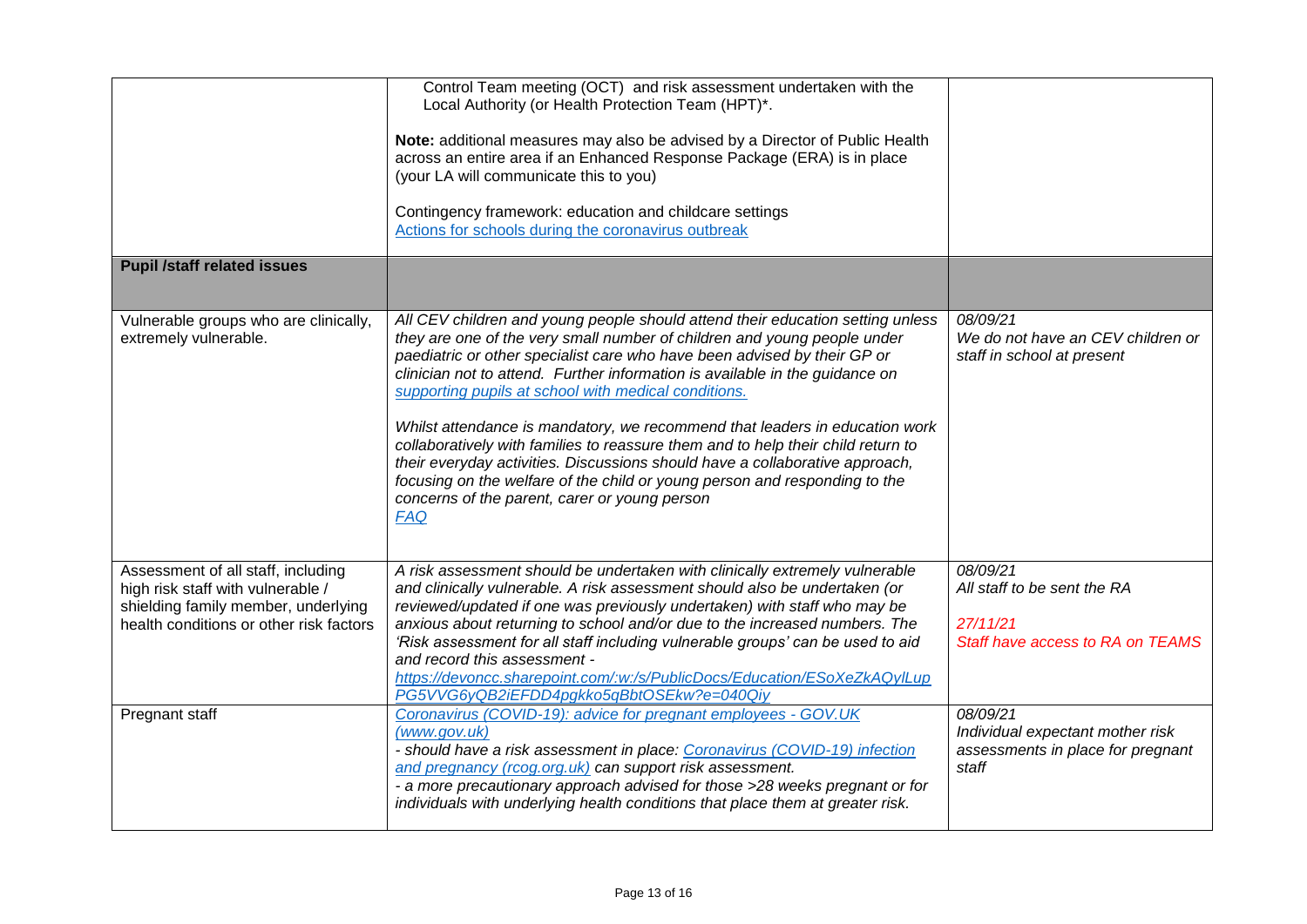| <b>Transport</b>                 |                                                                                                                                                                                                                                                                                                                                                                                                                                                                                                                                                                                                                                                                                                                                                                                                                                                                                                                                                                                                                                                                                                                        |                                                                                                                                  |
|----------------------------------|------------------------------------------------------------------------------------------------------------------------------------------------------------------------------------------------------------------------------------------------------------------------------------------------------------------------------------------------------------------------------------------------------------------------------------------------------------------------------------------------------------------------------------------------------------------------------------------------------------------------------------------------------------------------------------------------------------------------------------------------------------------------------------------------------------------------------------------------------------------------------------------------------------------------------------------------------------------------------------------------------------------------------------------------------------------------------------------------------------------------|----------------------------------------------------------------------------------------------------------------------------------|
| <b>Travel and quarantine</b>     | Where pupils travel from abroad to attend a boarding school, you will need to<br>explain the rules to pupils and their parents before they travel to the UK. All<br>pupils travelling to England must adhere to travel legislation, details of which<br>are set out in government travel advice. Additional guidance has been issued<br>on the guarantine arrangements for boarding school pupils travelling from red-<br>list countries to attend a boarding school in England.                                                                                                                                                                                                                                                                                                                                                                                                                                                                                                                                                                                                                                       | 08/09/21<br><b>Follow Government guidance</b><br>29/11/21<br>The red list has been updated with<br>regard to the Omicron variant |
| <b>Transport to/from school</b>  | Following discussions with colleagues at Public Health Devon and the<br>Department for Education, and with the aim of minimising disruption to<br>education in the Autumn term, we are asking that students aged 11 and over<br>continue to wear face coverings when travelling on school transport until<br>further notice.<br>We recognise that some medical conditions or additional needs may make this<br>not possible - exemption passes are available - please contact the school<br>directly who will be able to issue these. We would also ask that:<br>Students should wash/clean their hands before boarding home to<br>$\bullet$<br>school transport, and when arriving at school or home.<br>Students should respect the driver's personal space and hold back<br>from entering the vehicle until the driver has indicated it is safe to do<br>so, they should then board one by one in an orderly manner.<br>It is still recommended that face coverings are worn by all passengers, unless<br>exempt (www.gov.uk/ guidance/coronavirus-covid-19-safer-travel-guidance-<br>forpassengers#face-coverings) | 08/09/21<br>Follow guidance on the transport<br>letter                                                                           |
| <b>Curriculum considerations</b> |                                                                                                                                                                                                                                                                                                                                                                                                                                                                                                                                                                                                                                                                                                                                                                                                                                                                                                                                                                                                                                                                                                                        |                                                                                                                                  |
| <b>Educational visits</b>        | You should undertake full and thorough risk assessments in relation to all<br>educational visits and ensure that any public health advice, such as hygiene<br>and ventilation requirements, is included as part of that risk assessment.<br>General guidance about educational visits is available and is supported by<br>specialist advice from the Outdoor Education Advisory Panel (OEAP).                                                                                                                                                                                                                                                                                                                                                                                                                                                                                                                                                                                                                                                                                                                          | 08/09/21<br>Risk assessments carried out by<br>staff for each educational visit using<br><b>EVOLVE</b>                           |
| <b>Resources</b>                 |                                                                                                                                                                                                                                                                                                                                                                                                                                                                                                                                                                                                                                                                                                                                                                                                                                                                                                                                                                                                                                                                                                                        |                                                                                                                                  |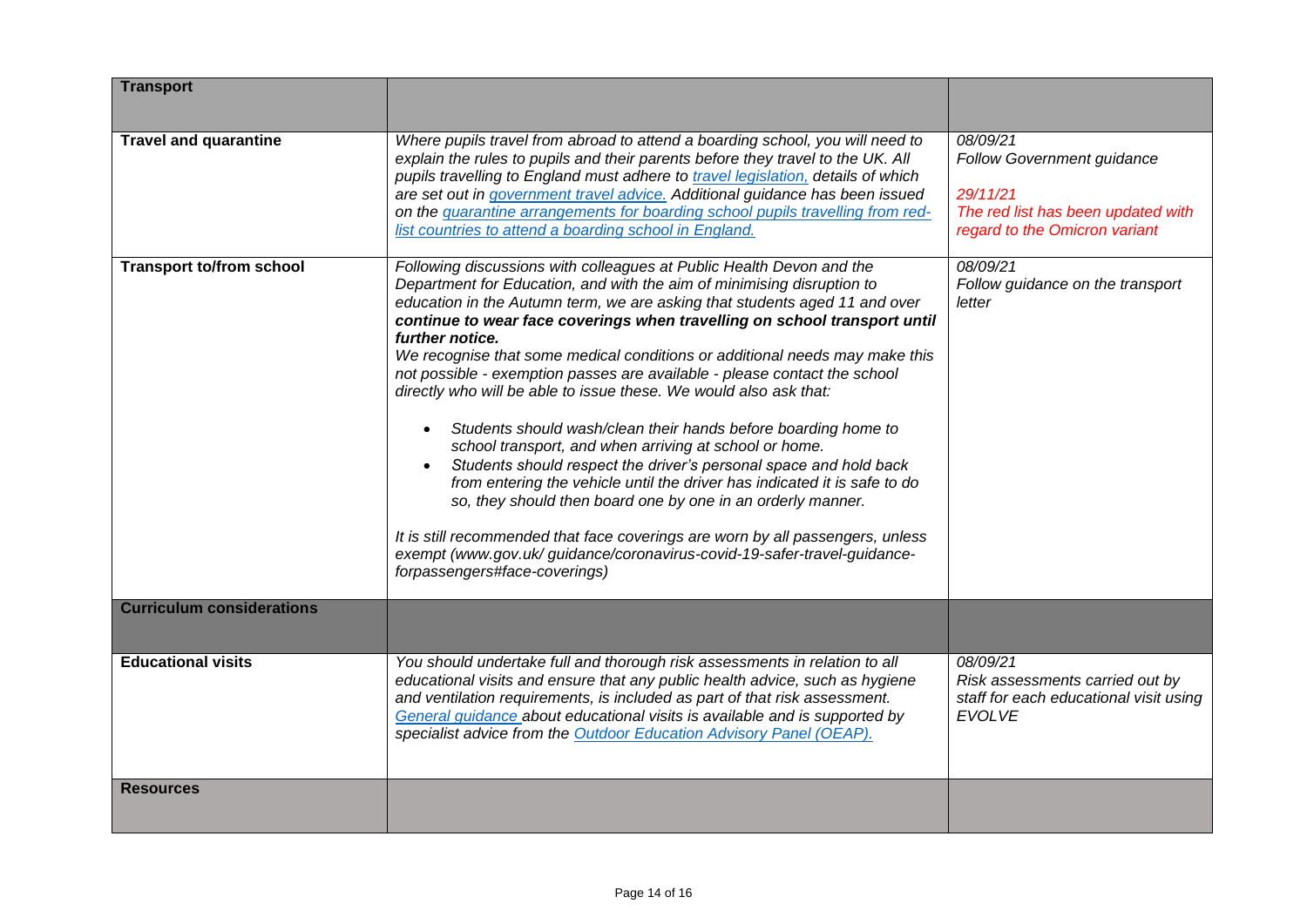|                                        | DfE daily email- DfE - COVID daily email subscription service (office.com)         |                                    |
|----------------------------------------|------------------------------------------------------------------------------------|------------------------------------|
|                                        | Posters and promotional material -                                                 |                                    |
|                                        | https://coronavirusresources.phe.gov.uk/back-to-school/resources/                  |                                    |
|                                        | <b>NHS resources and videos</b>                                                    |                                    |
|                                        | <b>Handwashing for teachers</b>                                                    |                                    |
|                                        | <b>Handwashing for children</b><br>$\circled{r}$                                   |                                    |
|                                        | <b>Coronavirus factsheet for kids</b>                                              |                                    |
|                                        | <b>PPE Donning and Doffing advice</b>                                              |                                    |
|                                        |                                                                                    |                                    |
|                                        | <b>Other resources and videos</b>                                                  |                                    |
|                                        | COVID-19: the facts   Scouts<br>(1)                                                |                                    |
|                                        | eBug https://e-bug.eu/                                                             |                                    |
|                                        | <b>PHE webcast - Breaking the chain of infection</b>                               |                                    |
|                                        |                                                                                    |                                    |
|                                        |                                                                                    |                                    |
| Oversight of the governing body        |                                                                                    |                                    |
|                                        |                                                                                    |                                    |
|                                        |                                                                                    |                                    |
| Lack of governor oversight during the  | The governing body continues to meet regularly via online platforms. The           | 08/09/21                           |
| COVID-19 crisis leads to the school    | governing body agendas are structured to ensure all statutory requirements         | Governors meet twice a term. Mrs.  |
| failing to meet statutory requirements | are discussed and school leaders are held to account for their implementation.     | Fenemore to meet with the Chair of |
|                                        | The Headteacher's report to governors includes content and updates on how          | Governors to update him every      |
|                                        | the school is continuing to meet its statutory obligations in addition to covering | fortnight                          |
|                                        | the school's response to COVID-19.                                                 |                                    |
|                                        | Regular dialogue with the Chair of Governors and those governors with              |                                    |
|                                        | designated responsibilities is in place.                                           |                                    |
|                                        | Minutes of governing body meetings are reviewed to ensure that they                |                                    |
|                                        | accurately record governors' oversight and holding leaders to account for          |                                    |
|                                        | areas of statutory responsibility.                                                 |                                    |

| <b>Section</b> | <b>List Actions / Additional Control</b><br><b>Measures</b> | Date action to be<br>carried out | <b>Person Responsible</b> |
|----------------|-------------------------------------------------------------|----------------------------------|---------------------------|
|                | Consult with staff regarding the new changes<br>to the RA   | 29/11/2021                       | <b>Stacey Turner</b>      |